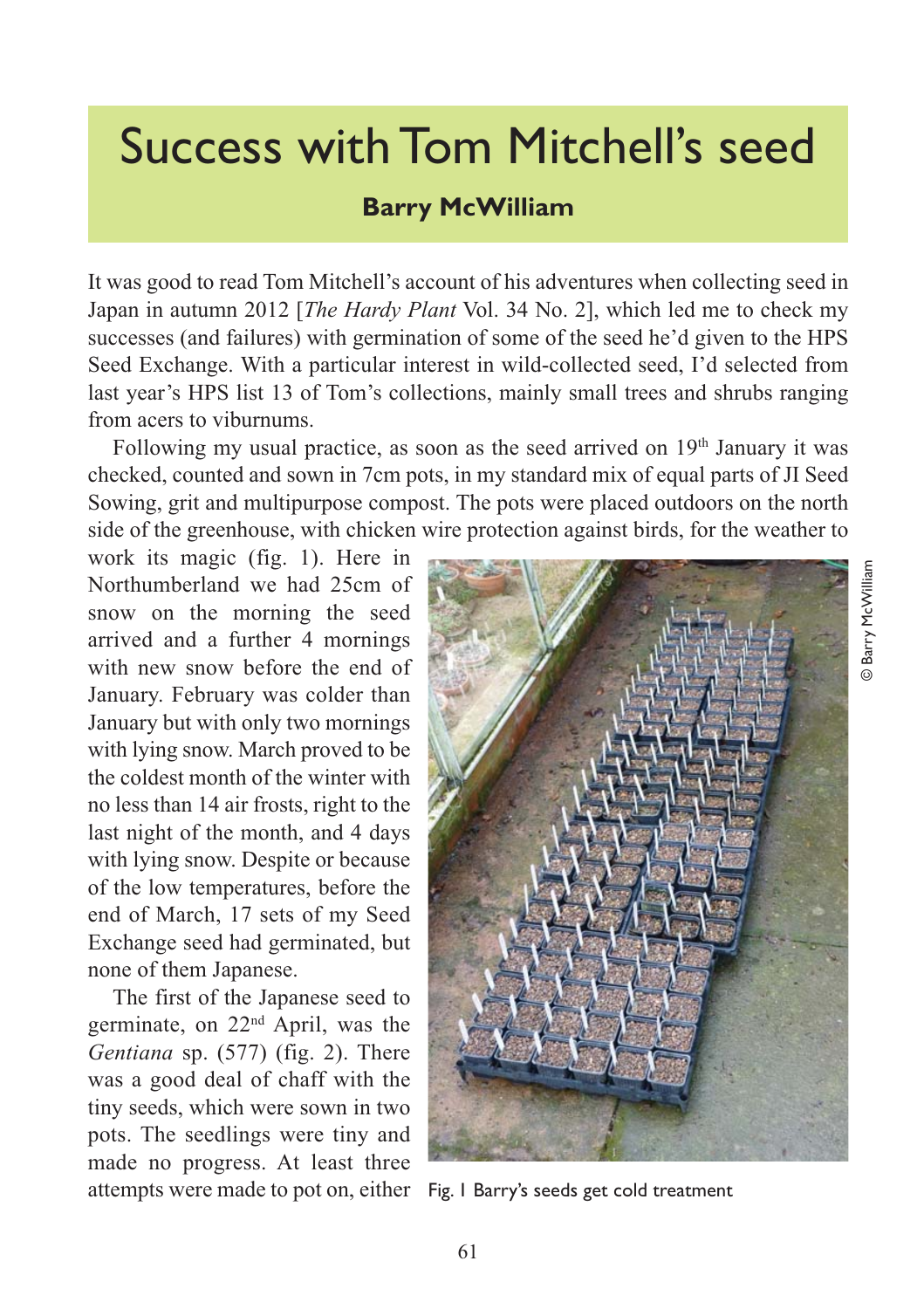

individually or in clumps, but this species is so resentful of disturbance that I fear that none will have survived.

A single seed of *Clerodendrum trichotomum* (909) (fig. 3) germinated on the  $10<sup>th</sup>$  May and sits in splendid isolation in its own pot. In contrast, the *Callicarpa* sp. (783) and *Hydrangea* sp. (598) (fig. 4) both had multiple germinations in early June and on 24<sup>th</sup> June five of each were potted on. The final germination from this collection for 2013 was *Stachyurus praecox* (960) on  $4<sup>th</sup>$  July, and 8 were potted on in late July. The rest will be left, to see what 2014 brings.

All of these very small seedling shrubs are now being given what shelter the alpine house can provide, because experience tells me that even very hardy shrubs, first year from seed, have made insufficient ripe Fig. 2 *Gentiana* sp. **Example 2 6 wood** to survive hard frost.



Fig. 3 *Clerodendrum trichotomum*